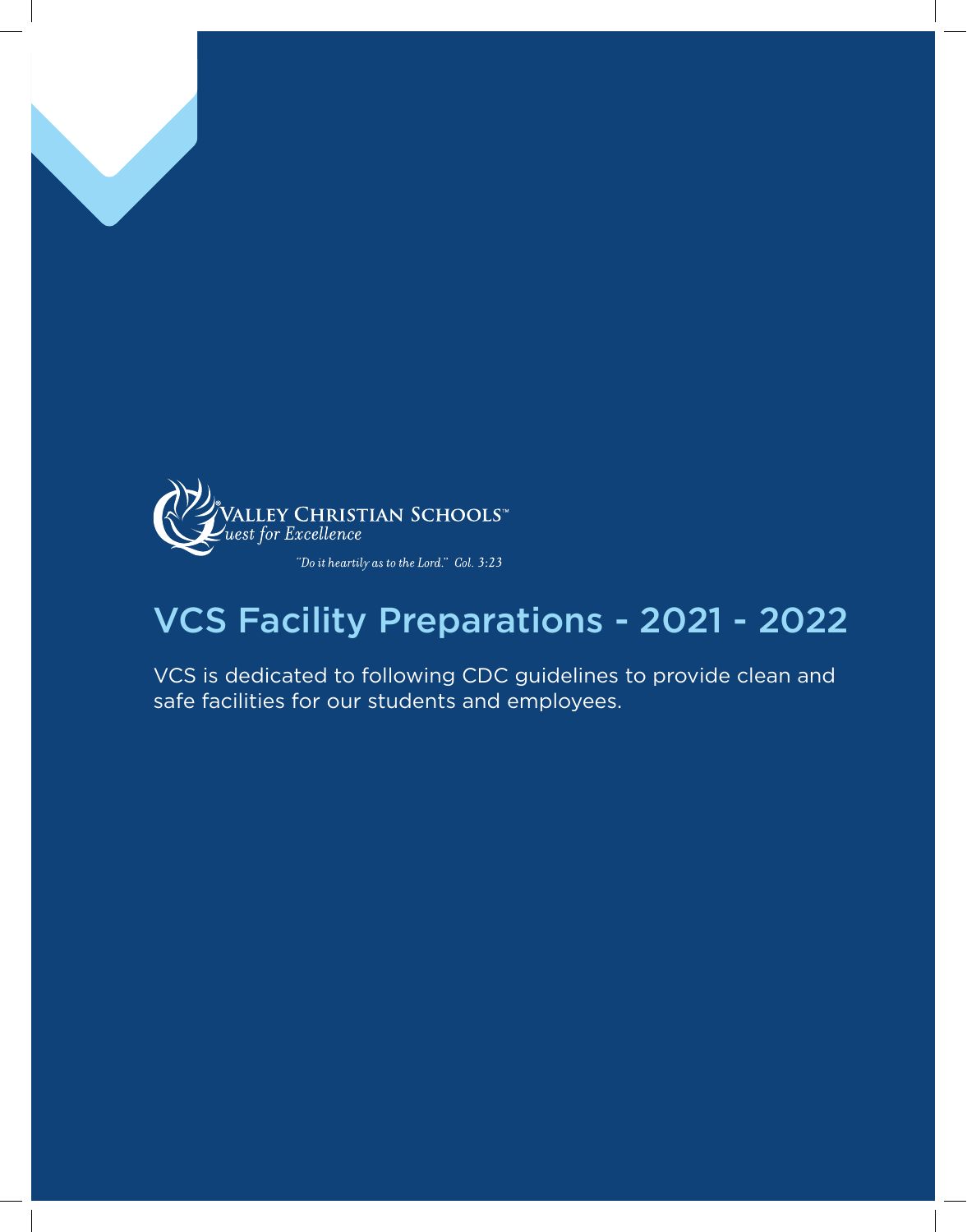**1.**

### **Masks Required**

All students and adults will wear facial masks when indoors on campus, however, facial masks are optional in outdoor settings but encouraged.



### **COVID Symptom Surveys Implemented**

VCS will continue to require the daily use of our health screening app" Meet Darcy."



### **Medical Grade Air Filters**

VCS has installed MERV13 filters on all HVAC units and HEPA air purifiers in all classrooms.



**5.**

### **Hand Sanitizing Dispensers**

VCS has installed hand sanitizers outside of each classroom and additional spaces throughout the campuses. VCS has also posted hand washing reminder signs in each restroom.

### **Plexiglass Shields**

VCS has installed plexiglass shields at select teacher stations and all public facing admin offices.